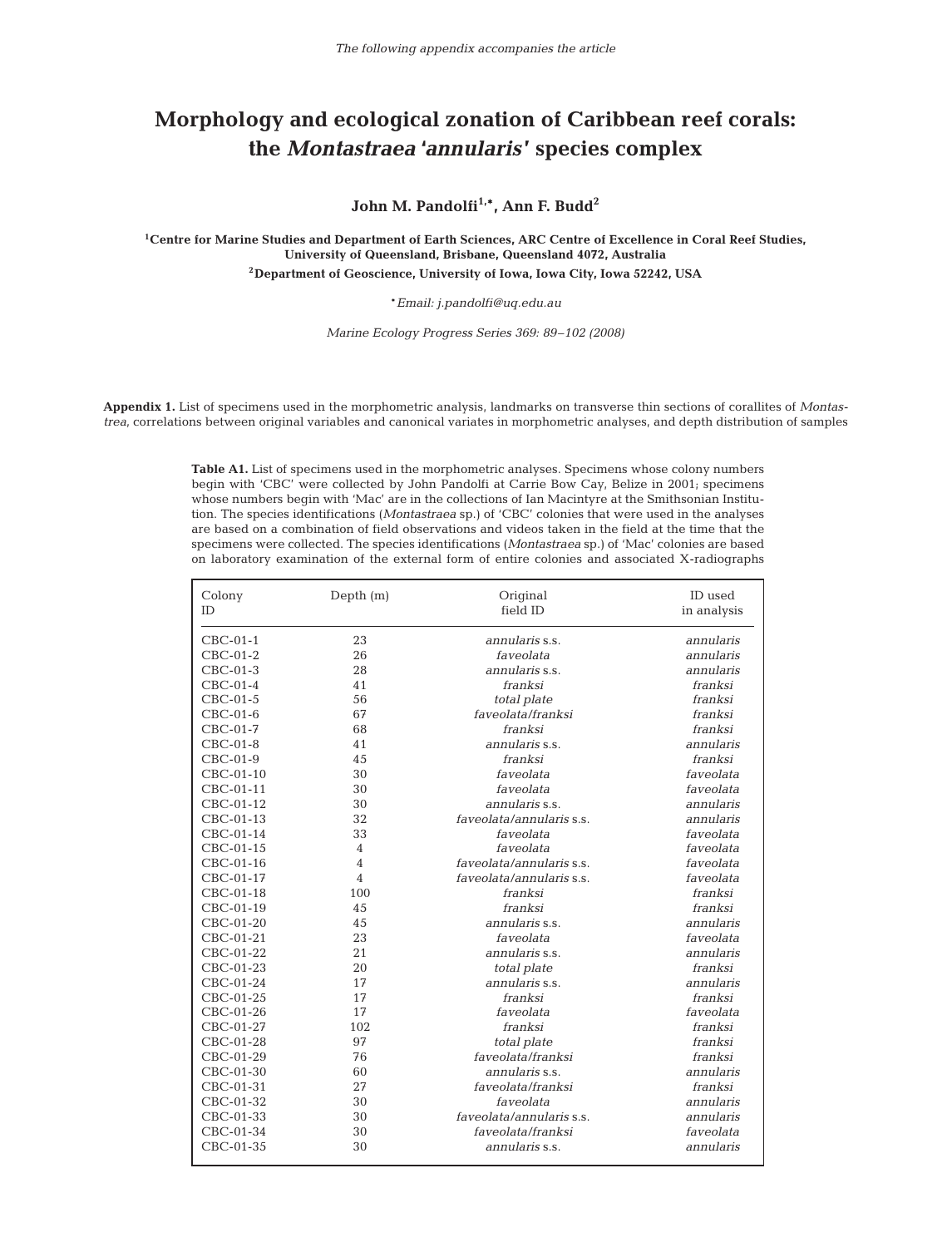## **Table A1** (continued)

| Colony<br>ID     | Depth $(m)$ | Original<br>field ID     | <b>ID</b> used<br>in analysis |
|------------------|-------------|--------------------------|-------------------------------|
| CBC-01-36        | 5           | faveolata/annularis s.s. | faveolata                     |
| CBC-01-37        | 3           | faveolata/annularis s.s. | faveolata                     |
| CBC-01-38        | 3           | faveolata/annularis s.s. | faveolata                     |
| CBC-01-39        | 3           | faveolata/annularis s.s. | faveolata                     |
| $CBC-01-40$      | 3           | total plate              | faveolata                     |
| CBC-01-41        | 98          | total plate              | franksi                       |
| CBC-01-42        | 98          | faveolata/franksi        | franksi                       |
| CBC-01-43        | 78          | faveolata/franksi        | franksi                       |
| CBC-01-44        | 6           | annularis s.s.           | annularis                     |
| CBC-01-45        | 6           | faveolata                | faveolata                     |
| CBC-01-46        | 6           | faveolata/annularis s.s. | faveolata                     |
| CBC-01-47        | 7           | annularis s.s.           | annularis                     |
| CBC-01-48        | 7           | faveolata/franksi        | faveolata                     |
| CBC-01-49        | 6           | annularis s.s.           | annularis                     |
| CBC-01-50        | 105         | franksi                  | franksi                       |
| Mac1             | 30          |                          | annularis                     |
| Mac2             | 50          |                          | annularis                     |
| Mac3             | 70          |                          | annularis                     |
| Mac4             | 98          |                          | franksi                       |
| Mac <sub>5</sub> | 70          |                          | franksi                       |
| Mac <sub>6</sub> | 80          |                          | annularis                     |
| Mac7             | 80          |                          | faveolata                     |
| Mac8             | 80          |                          | franksi                       |
| Mac9             | $1 - 2$     |                          | faveolata                     |
| Mac10            | $1 - 2$     |                          | faveolata                     |
| Mac11            | 32          |                          | annularis                     |

**Table A2.** Landmarks on transverse thin sections of corallites of *Montastraea*. Types are: 1 = juxtaposition of structures; 2 = maxima of curvature; 3 = extremal points

| Number | Type           | Description                                                         |
|--------|----------------|---------------------------------------------------------------------|
|        | 3              | Center of corallite                                                 |
| 2      | $\overline{2}$ | Outermost point on secondary costa                                  |
| 3      | 1              | Outer left junction of secondary costoseptum with wall dissepiment  |
| 4      |                | Outer right junction of secondary costoseptum with wall dissepiment |
| 5      | 1              | Inner left junction of secondary costoseptum with wall dissepiment  |
| 6      | 1              | Inner right junction of secondary costoseptum with wall dissepiment |
| 7      | $\overline{2}$ | Innermost point on secondary septum                                 |
| 8      | $\overline{2}$ | Outermost point on tertiary costa                                   |
| 9      | 1              | Outer left junction of tertiary costoseptum with wall dissepiment   |
| 10     |                | Outer right junction of tertiary costoseptum with wall dissepiment  |
| 11     | 1              | Inner left junction of tertiary costoseptum with wall dissepiment   |
| 12     | 1              | Inner right junction of tertiary costoseptum with wall dissepiment  |
| 13     | $\mathfrak{D}$ | Innermost point on tertiary septum                                  |
| 14     | $\overline{2}$ | Outermost point on primary costa                                    |
| 15     | 1              | Outer left junction of primary costoseptum with wall dissepiment    |
| 16     |                | Outer right junction of primary costoseptum with wall dissepiment   |
| 17     |                | Inner left junction of primary costoseptum with wall dissepiment    |
| 18     |                | Inner right junction of primary costoseptum with wall dissepiment   |
| 19     | 2              | Innermost point on primary septum                                   |
|        |                |                                                                     |